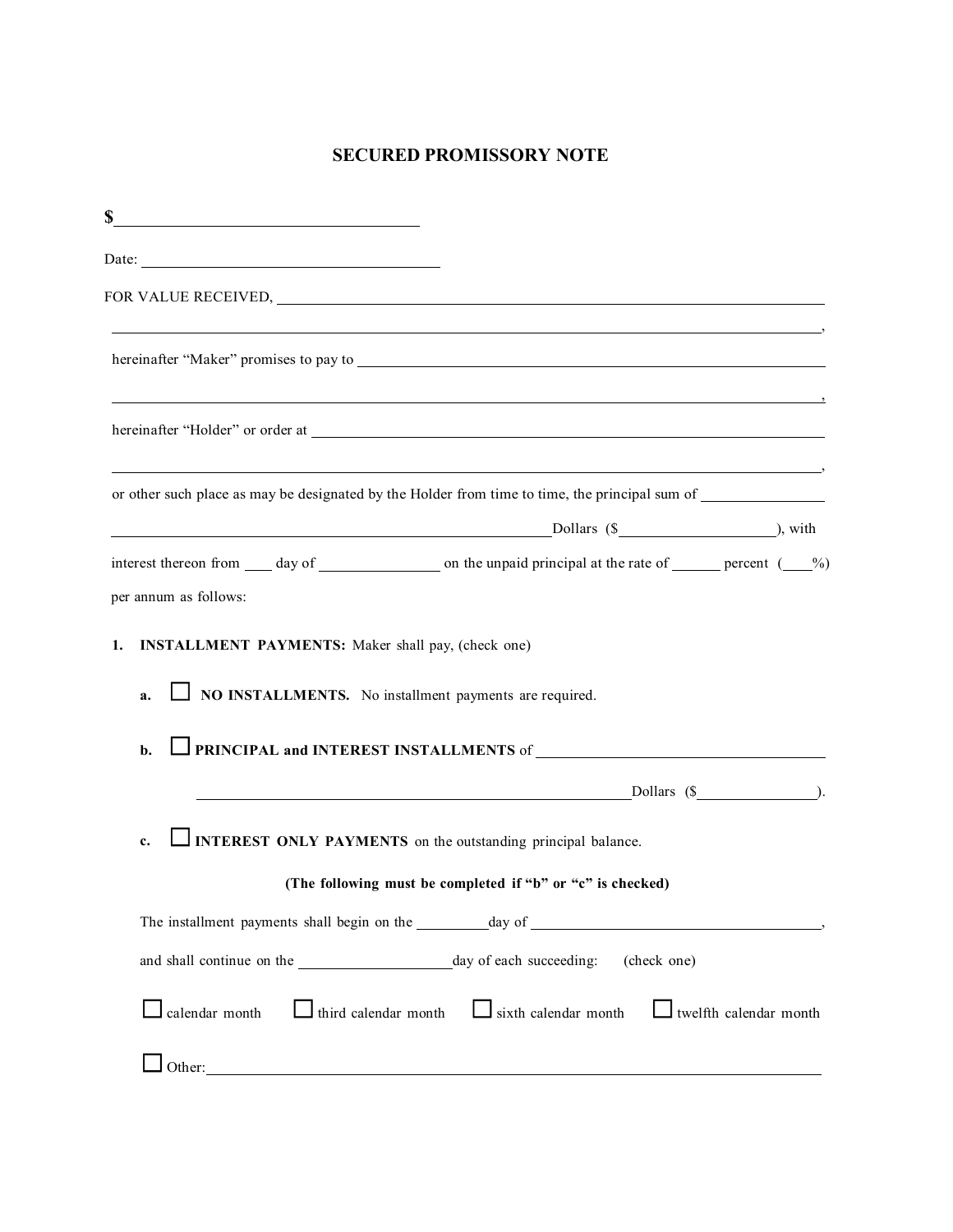- **2. DUE DATE:** The entire balance of this Note together with any and all interest accrued thereon shall be due and payable in full on day of .
- **3. DEFAULT INTEREST:** After maturity, or failure to make any payment, any unpaid principal shall accrue interest at the rate of percent (  $\frac{\%}{\%}$  per annum (18% if not filled in) OR the maximum rate allowed by law, whichever is less, during such period of Maker's default under this Note.
- **4. ALLOCATION OF PAYMENTS:** Each payment shall be credited first to any late charge due, second to interest, and the remainder to principal.
- **5. PREPAYMENT:** Maker may prepay all or part of the balance owed under this Note at any time without penalty.
- **6. CURRENCY:** All principal and interest payments shall be made in lawful money of the United States.
- **7. LATE CHARGE:** If Holder receives any installment payment more than days (15 days if not filled in) after its due date, then a late payment charge of  $\sqrt{s}$  , or percent ( \_%) of the installment payment (5% of the installment payment if neither is filled in) shall be added to the scheduled payment.
- **8. DUE ON SALE: (***OPTIONAL***-Not applicable unless initialed by Holder and Maker to this Note)** If this Note is secured by a Deed of Trust or any other instrument securing repayment of this Note, the property described in such security instruments may not be sold or transferred without the Holder's consent. Upon breach of this provision, Holder may declare all sums due under this Note immediately due and payable, unless prohibited by applicable law.

Maker (Initials) Holder (Initials)

**9. ACCELERATION:** If Maker fails to make any payment owed under this Note, or if Maker defaults under any Deed of Trust or any other instruments securing repayment of this Note, and such default is not cured within days (30 days if not filled in) after written notice of such default, then Holder may, at its option,

declare all outstanding sums owed on this Note to be immediately due and payable, in addition to any other rights or remedies that Holder may have under the Deed of Trust or other instruments securing repayment of this Note.

- **10. ATTORNEYS' FEES AND COSTS:** Maker shall pay all costs incurred by Holder in collecting sums due under this Note after a default, including reasonable attorneys' fees, whether or not suit is brought. If Maker or Holder sues to enforce this Note or obtain a declaration of its rights hereunder, the prevailing party in any such proceeding shall be entitled to recover its reasonable attorneys' fees and costs incurred in the proceeding (including those incurred in any bankruptcy proceeding or appeal) from the non-prevailing party.
- **11. WAIVER OF PRESENTMENTS:** Maker waives presentment for payment, notice of dishonor, protest and notice of protest.
- **12. NON-WAIVER:** No failure or delay by Holder in exercising Holder's rights under this Note shall be a waiver of such rights.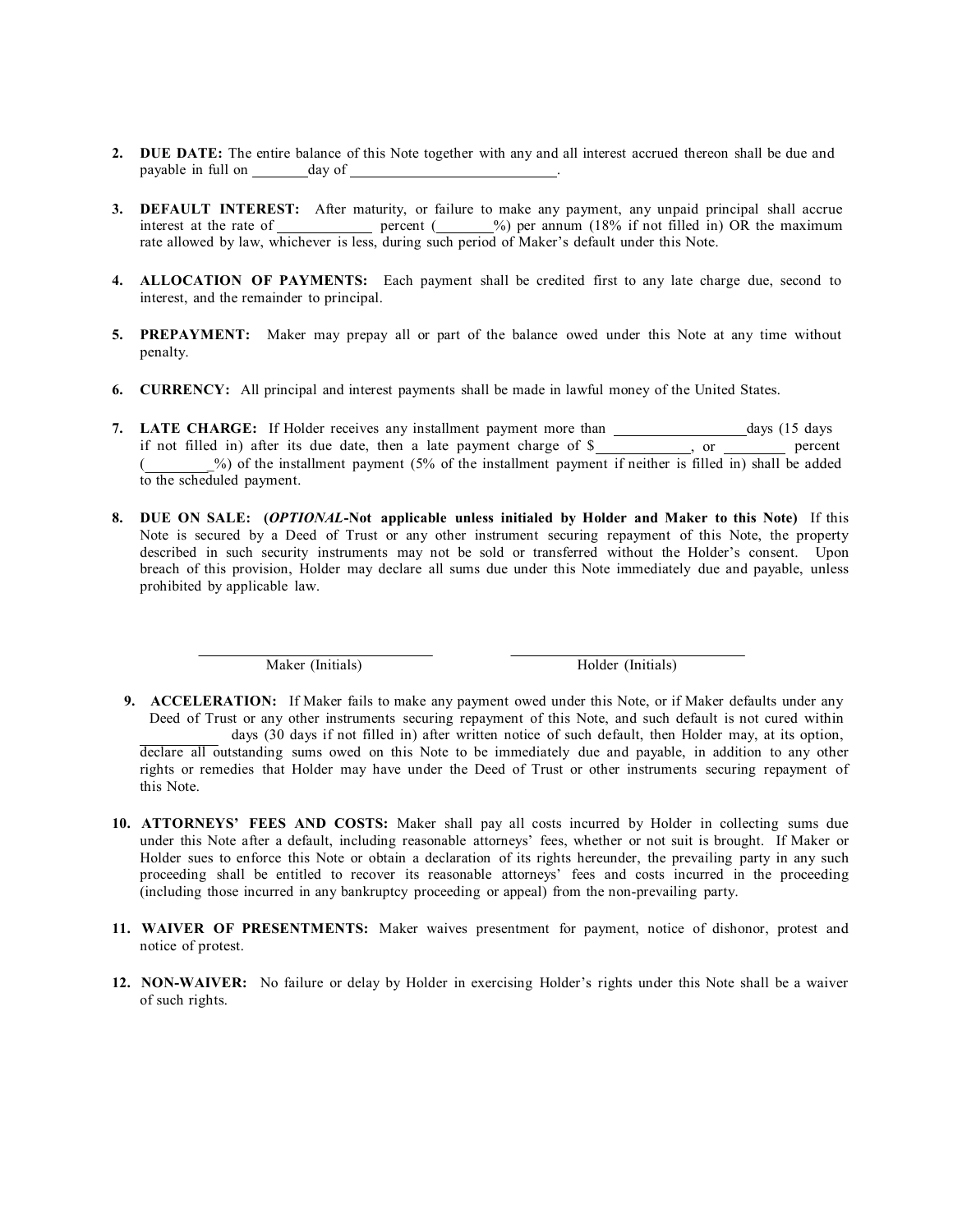- **13. SEVERABILITY:** If any clause or any other portion of this Note shall be determined to be void or unenforceable for any reason, such determination shall not affect the validity or enforceability of any other clause or portion of this Note, all of which shall remain in full force and effect.
- **14. INTEGRATION:** There are no verbal or other agreements which modify or affect the terms of this Note. This Note may not be modified or amended except by written agreement signed by Maker and Holder.
- **15. CONFLICTING TERMS:** In the event of any conflict between the terms of this Note and the terms of any Deed of Trust or other instruments securing payment of this Note, the terms of this Note shall prevail.
- **16. EXECUTION:** Each Maker executes this Note as a principal and not as a surety. If there is more than one Maker, each such Maker shall be jointly and severally liable under this Note.
- **17. COMMERCIAL PROPERTY: (***OPTIONAL***-Not applicable unless initialed by Holder and Maker to this Note)** Maker represents and warrants to Holder that the sums represented by this Note are being used for business, investment or commercial purposes, and not for personal, family or household purposes.

Maker (Initials) Holder (Initials)

**ORAL AGREEMENTS:** ORAL AGREEMENTS OR ORAL COMMITMENTS TO LOAN MONEY, TO EXTEND CREDIT, OR TO FOREBEAR FROM ENFORCING REPAYMENT OF A DEBT ARE NOT ENFORCEABLE UNDER LAW.

- **18. DEFINITIONS:** The word Maker shall be construed interchangeably with the words Borrower or Payer and the word Holder shall be construed interchangeably with the words Lender or Payee. In this Note, singular and plural words shall be construed interchangeably as may be appropriate in the context and circumstances to which such words apply.
- **19. ADDITIONAL TERMS AND CONDITIONS:** (check one)
	- **a.**  $\Box$ **NONE OR**
	- **b. □** As set forth on the attached "Exhibit A" which is incorporated by this reference.

|  | (Note: If neither a or b is checked, then option "a" applies) |  |  |  |  |
|--|---------------------------------------------------------------|--|--|--|--|
|  |                                                               |  |  |  |  |

| 20. THIS NOTE IS SECURED BY $\Box$ DEED OF TRUST, $\Box$ MORTGAGE, $\Box$ |  |
|---------------------------------------------------------------------------|--|
| EVEN DATE.                                                                |  |

Maker (signatures) Holder (signatures)

Maker's address for all notices given by Holder under this Note: